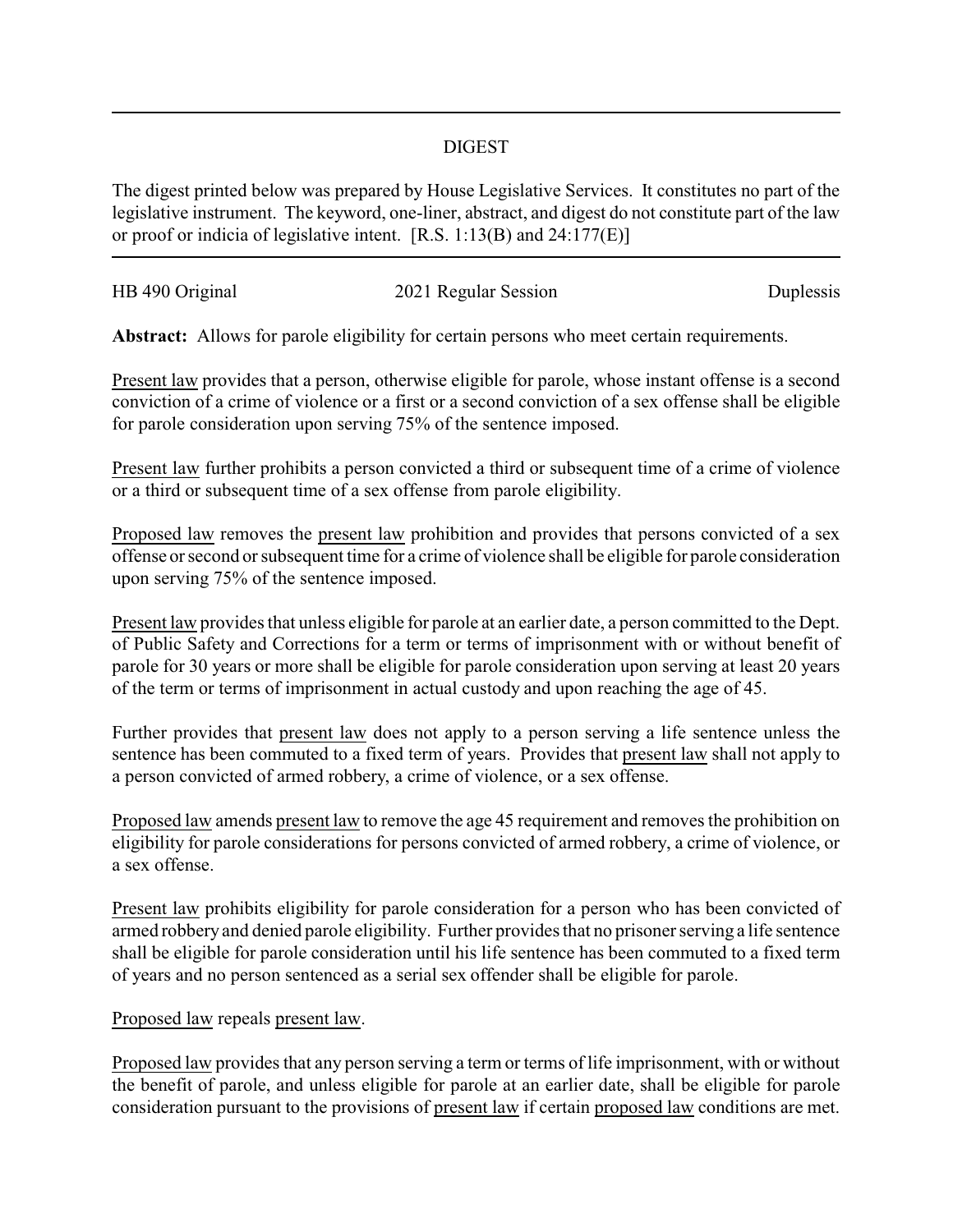Present law provides for parole eligibility for certain juvenile offenders as follows:

- (1) Any person serving a sentence of **life imprisonment for a non-homicide offense** who was under the age of 18 years at the time of the commission of the offense, shall be eligible for parole consideration upon serving **25 years** of the sentence imposed and meeting certain conditions set forth in present law. (R.S. 15:574.4(D))
- (2) Any person serving a sentence of **life imprisonment for a conviction of first degree murder** (R.S. 14:30) who was under the age of 18 years at the time of the commission of the offense and whose **indictment for the offense is on or after Aug. 1, 2017**, shall be eligible for parole consideration if a **judicial determination has been made** that the person is entitled to parole eligibility, the offender has served **25 years** of the sentence imposed, and the offender meets certain conditions set forth in present law. (R.S. 15:574.4(E))
- (3) Any person serving a sentence of **life imprisonment for a conviction of second degree murder** (R.S. 14:30.1) who was under the age of 18 years at the time of the commission of the offense and whose **indictment for the offense is on or after Aug. 1, 2017**, shall be eligible for parole consideration upon serving **25 years** of the sentence imposed and meeting certain conditions set forth in present law. (R.S.15:574.4(F))
- (4) Any person serving a sentence of **life imprisonment for a conviction of first or second degree murder** (R.S. 14:30 or 30.1) who was under the age of 18 years at the time of the commission of the offense and whose **indictment for the offense was prior to Aug. 1, 2017**, shall be eligible for parole consideration if a **judicial determination has been made** that the person is entitled to parole eligibility, the offender has served **25 years** of the sentence imposed, and the offender meets certain conditions set forth in present law. (R.S. 15:574.4(G))
- (5) Any person serving a term or terms of imprisonment that result in a period of incarceration of 25 years or more and who was under the age of 18 years at the time of the commission of the offense shall be eligible for parole consideration upon serving at least 25 years of the sentence imposed and upon meeting certain conditions set forth in present law. (R.S.  $15:574.4(J)$

Present law further specifies that parole eligibility pursuant to this provision of present law (R.S.15:574.4(J)) does not apply to a person serving a sentence of life imprisonment for a conviction of first degree murder (R.S. 14:30), second degree murder (R.S. 14:30.1), aggravated or first degree rape (R.S. 14:42), or aggravated kidnapping (R.S. 14:44).

Proposed law eliminates life imprisonment without the benefit of parole for juveniles (R.S. 15:574.4(D) through (G)).

Present law provides that an offender serving a life sentence for second degree murder shall be eligible for parole consideration if all of the following conditions are met: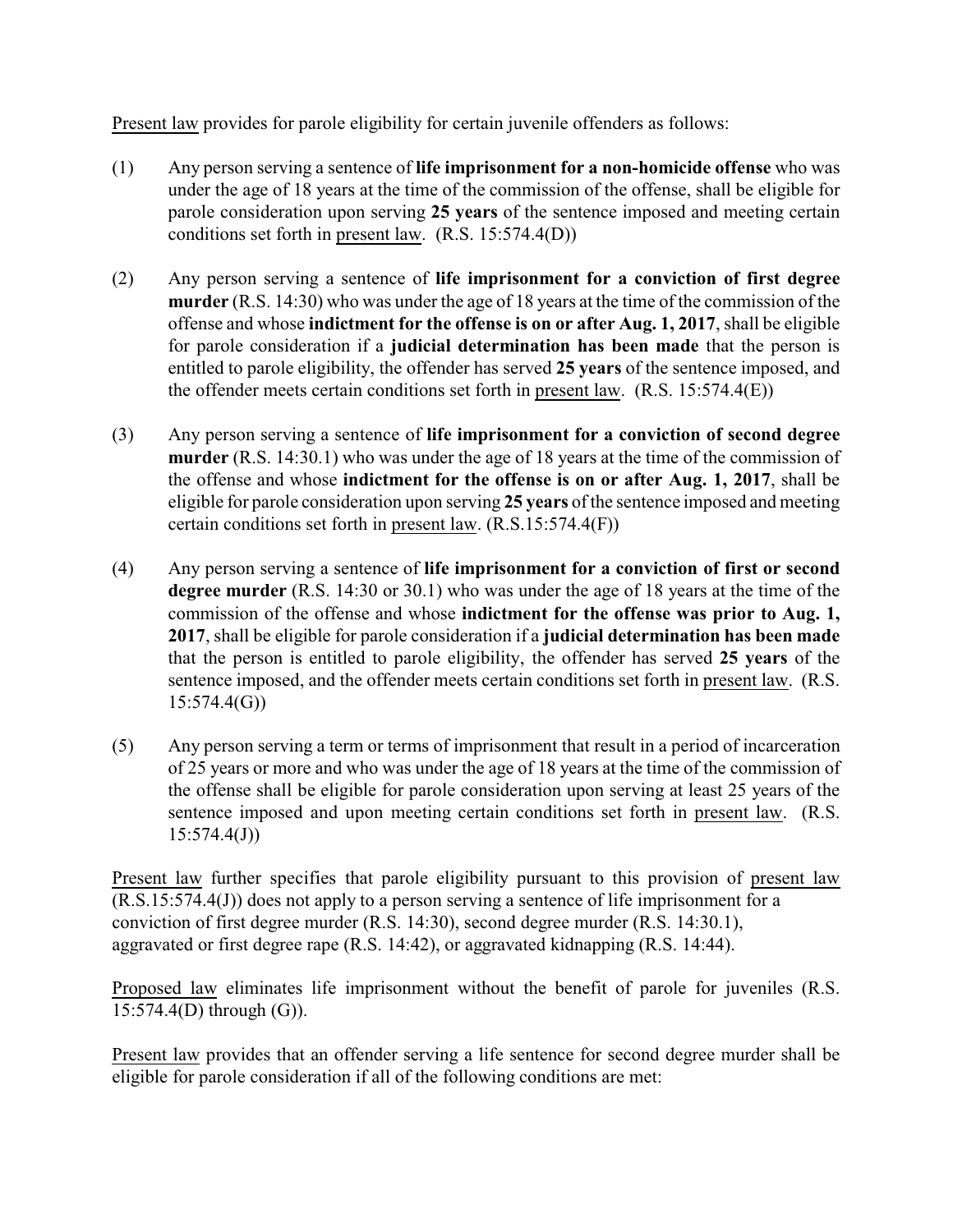- (1) The offender committed the offense after July 2, 1973, and prior to June 29, 1979.
- (2) The offender has served at least 40 years of the sentence imposed.

Present law further requires a unanimous vote of the committee on parole.

Proposed law amends present law to provide that an offender serving a term or terms of life imprisonment, with or without the benefit of parole, and unless eligible for parole at an earlier date, shall be eligible for parole consideration if the offender has served at least 30 years of the sentence imposed and removes the requirement of a unanimous vote of the committee on parole.

Present law (R.S. 15:574.4(J)) provides that an offender serving a term or terms of imprisonment that result in a period of incarceration of 25 years or more and who was under the age of 18 at the time of the commission of the offense shall be eligible for parole consideration upon meeting certain conditions, including but not limited to the following: the offender has served at least 25 years of the sentence imposed, has not committed any major disciplinary offenses in the 12 consecutive months prior to the parole hearing date, completed the mandatory minimum of 100 hours of prerelease programming, and completed a substance abuse treatment applicable.

Proposed law amends present law to require the committee on parole to meet in a three-member panel to consider the impact that the lack of brain development in adolescence has on culpability and behavior, a juvenile's unique ability to mature and grow, and any other relevant evidence or testimony pertaining to the offender and render specific findings of fact in support of its decision.

## Present law (C.Cr.P. Art. 878.1) provides:

- (1) If an offender is indicted on or after Aug. 1, 2017, for the crime of first degree murder where the offender was under the age of 18 years at the time of the commission of the offense, then the district attorney may file a notice of intent to seek a sentence of life imprisonment without the possibility of parole within 180 days after the indictment. If the district attorney timely files the notice of intent, a hearing must be conducted to determine whether the sentence is to be imposed with or without parole eligibility. If the court determines that the sentence is to be imposed without parole eligibility, then the defendant is not eligible for parole. If the court determines that the offender is eligible for parole or if the district attorney fails to timely file the notice of intent, then the offender will be eligible for parole pursuant to present law, which requires certain conditions to be met, including the condition that the offender is required to serve 25 years of the sentence imposed.
- (2) If an offender is indicted on or after Aug. 1, 2017, for the crime of second degree murder where the offender was under the age of 18 years at the time of the commission of the offense, then the offender is eligible for parole pursuant to present law, which requires certain conditions to be met, including the condition that the offender be required to serve 25 years of the sentence imposed.
- (3) If an offender was indicted prior to Aug. 1, 2017, for the crime of first or second degree